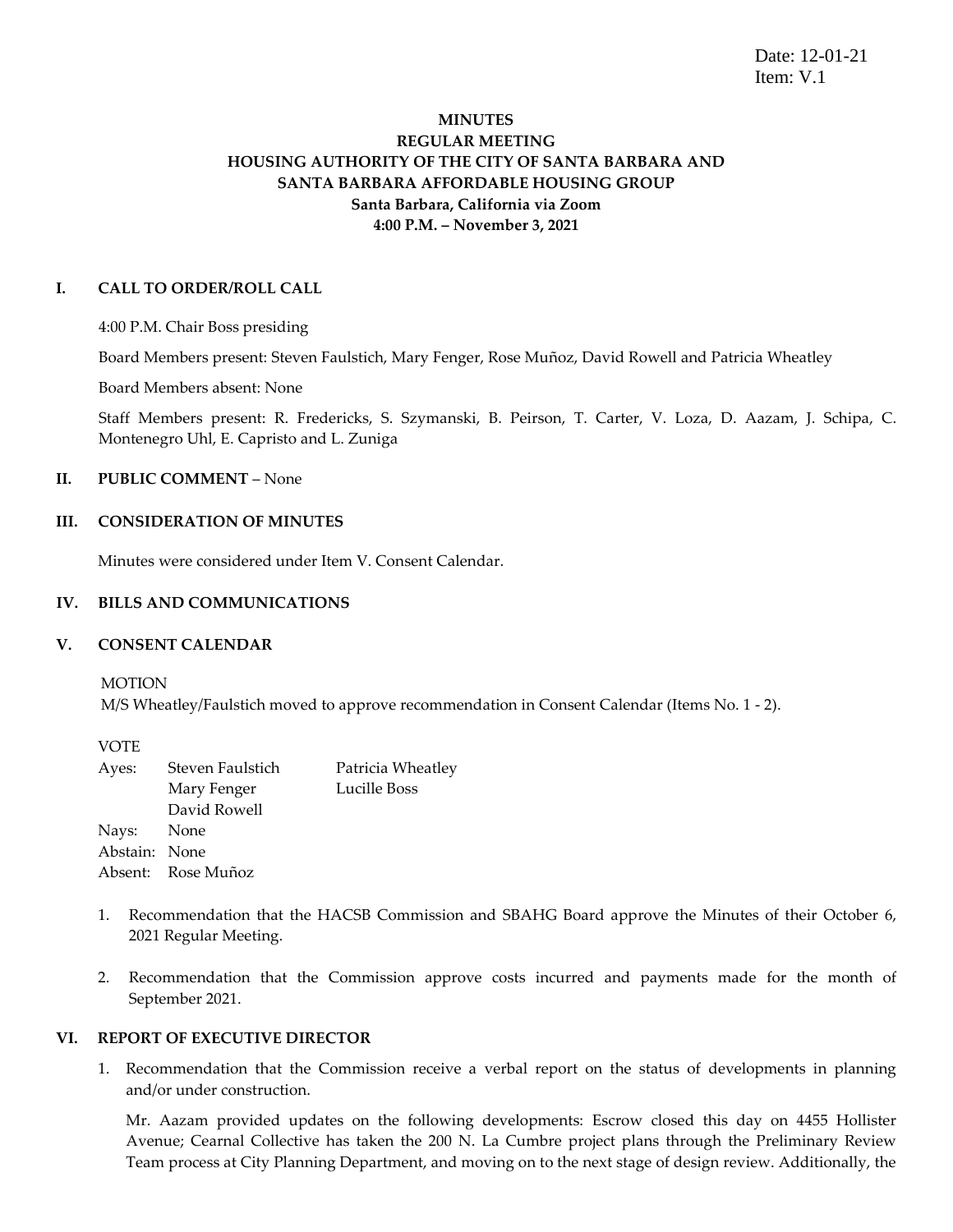property is 100% leased up with medical tenants; regarding 400 W. Carrillo Street, Cearnal Collective has begun the initial design process, which will go through Historic Landmarks Committee due to its location. Staff is aware of an environmental condition on the property due to underground storage tanks, and the Housing Authority and City will coordinate and fund studies, with the next step being a Phase II report; 536 W. Pedregosa tenants have been relocated and staff has begun needed work including new roof, plumbing and vacancy turnover. Staff will be working with Transition House to house 3 homeless families in the project by the end of the year per commitment to the County of Santa Barbara; staff has been successful in bringing together a diverse group of funders to assist El Zoco, including through the City and County, although homeowners pursued a smaller special assessment and raised enough to pay for immediate needs and work is under way; staff has been working to find properties to utilize Homekey funds; Secretary Fredericks provided an overview of the affordable mobile home park, SB Green, noting a delinquent State Housing and Community Development (HCD) loan of \$1.4 million and outstanding City loan of \$75,000 causing the property to be issued a notice of foreclosure by HCD. The Authority has been asked by State HCD to be involved and take over ownership, although staff feels the park should remain resident owned with Housing Authority representation on the park board. Staff will continue to meet with all parties involved to assist the park in remaining affordable.

# **VII. TREASURER'S REPORT** – None

# **VIII. COMMITTEE REPORT** – None

# **IX. UNFINISHED BUSINESS** – None

# **X. NEW BUSINESS**

1. Recommendation that the Commission adopt a resolution approving the implementation of a new 2022 utility allowance schedule effective January 1, 2022, for tenant paid utilities for residents of affordable rental housing in the City of Santa Barbara as well as Housing Authority programs where utility allowances are required.

DOCUMENTS

• October 20, 2021 Executive Director's Report prepared by Leasing Representative

**SPEAKERS** Staff: R. Fredericks

### **MOTION**

M/S Rowell/Faulstich moved to adopt Resolution No. 2768, of the Housing Authority of the City of Santa Barbara, approving the implementation of a new 2022 utility allowance schedule effective January 1, 2022, for tenant paid utilities for residents of affordable rental housing in the City of Santa Barbara as well as Housing Authority programs where utility allowances are required.

VOTE

| Ayes:         | Steven Faulstich | Patricia Wheatley |
|---------------|------------------|-------------------|
|               | Mary Fenger      | Lucille Boss      |
|               | Rose Muñoz       |                   |
|               | David Rowell     |                   |
| Nays: None    |                  |                   |
| Abstain: None |                  |                   |
| Absent: None  |                  |                   |
|               |                  |                   |

2. Recommendation that the Commission adopt a resolution: (1) approving an increase in the Housing Authority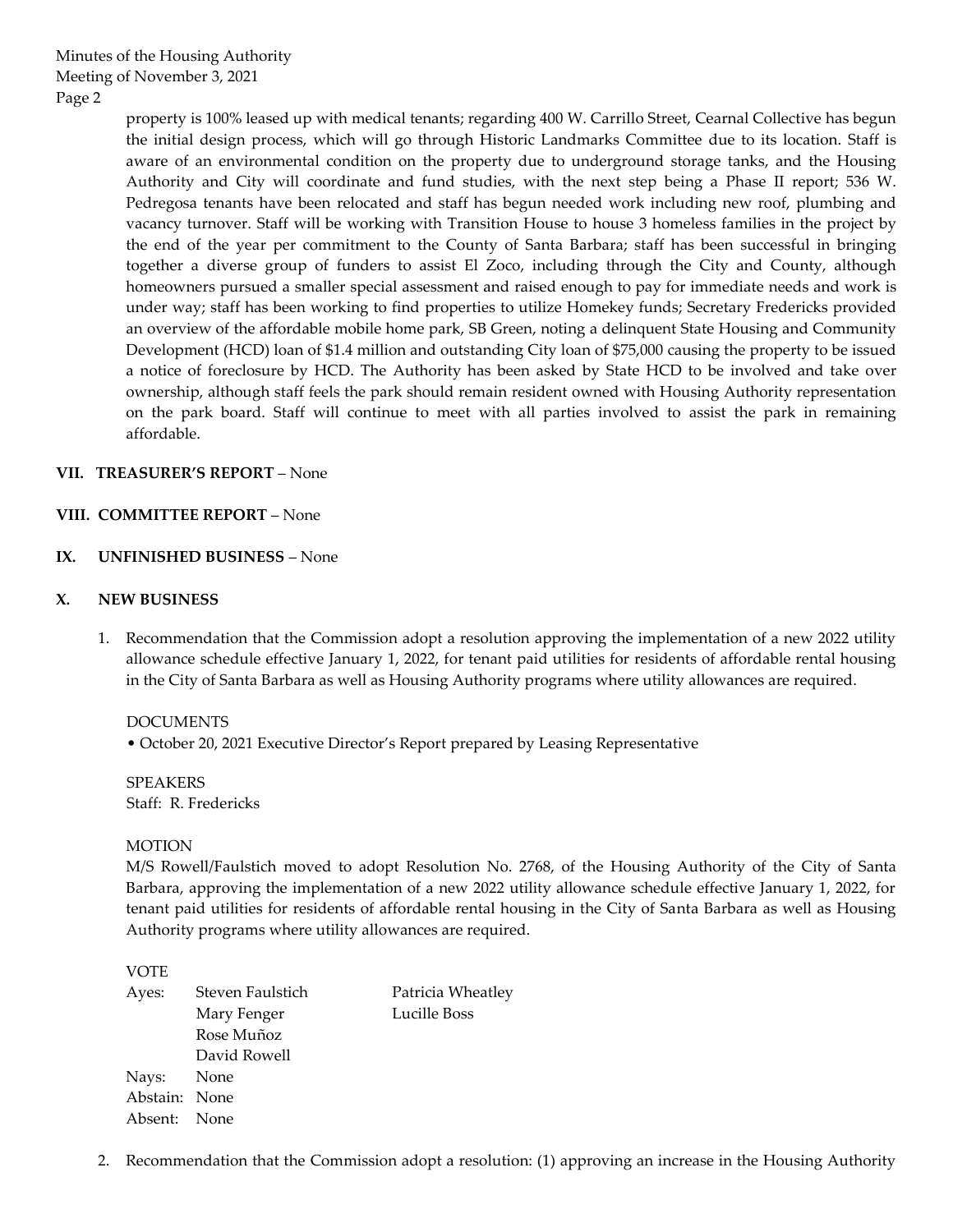Minutes of the Housing Authority Meeting of November 3, 2021 Page 3

> residual receipts loan amount to 116 East Cota Streets Associates, L.P. from \$300,000 to up to \$2,800,000 (an increase of \$2,500,000); (2) approving the conveyance of the real property located 116 East Cota Street from the Housing Authority to 116 East Cota Street Associates, L.P. via a sale in the amount of \$2,600,000; (3) authorizing Housing Authority guarantees required by the equity investor and lenders; and (4) authorizing needed actions relative to the financing agreements, partnership documents, purchase and sale agreement and any other agreements for the purpose of selling, constructing, operating and financing this development project.

> Recommendation that the SBAHG Board of Directors adopt a resolution: (1) confirming the prior authorization for SBAHG to act as developer of the project; and (2) authorizing needed actions relative to the financing agreements, partnership documents, purchase and sale agreement and any other agreements for the purpose of selling, constructing, operating and financing this development project.

### DOCUMENTS

• October 27, 2021 Executive Director's Report prepared by Director of Property, Development and Administration

SPEAKERS Staff: R. Fredericks, D. Aazam

# MOTION

M/S Rowell/Wheatley moved to adopt Resolution No. 2769, of the Housing Authority of the City of Santa Barbara, (1) approving an increase in the Housing Authority residual receipts loan amount to 116 East Cota Streets Associates, L.P. from \$300,000 to up to \$2,800,000 (an increase of \$2,500,000); (2) approving the conveyance of the real property located 116 East Cota Street from the Housing Authority to 116 East Cota Street Associates, L.P. via a sale in the amount of \$2,600,000; (3) authorizing Housing Authority guarantees required by the equity investor and lenders; and (4) authorizing needed actions relative to the financing agreements, partnership documents, purchase and sale agreement and any other agreements for the purpose of selling, constructing, operating and financing this development project.

### VOTE

| Ayes:         | Steven Faulstich | Patricia Wheatley |
|---------------|------------------|-------------------|
|               | Mary Fenger      | Lucille Boss      |
|               | Rose Muñoz       |                   |
|               | David Rowell     |                   |
| Nays: None    |                  |                   |
| Abstain: None |                  |                   |
| Absent: None  |                  |                   |
|               |                  |                   |

### MOTION

M/S Faulstich/Rowell moved to adopt Resolution No. 27, of the Santa Barbara Affordable Housing Group, (1) confirming the prior authorization for SBAHG to act as developer of the project; and (2) authorizing needed actions relative to the financing agreements, partnership documents, purchase and sale agreement and any other agreements for the purpose of selling, constructing, operating and financing this development project.

VOTE

| Ayes:         | Steven Faulstich | Patricia Wheatley |
|---------------|------------------|-------------------|
|               | Mary Fenger      | Lucille Boss      |
|               | Rose Muñoz       |                   |
|               | David Rowell     |                   |
| Nays:         | None             |                   |
| Abstain: None |                  |                   |